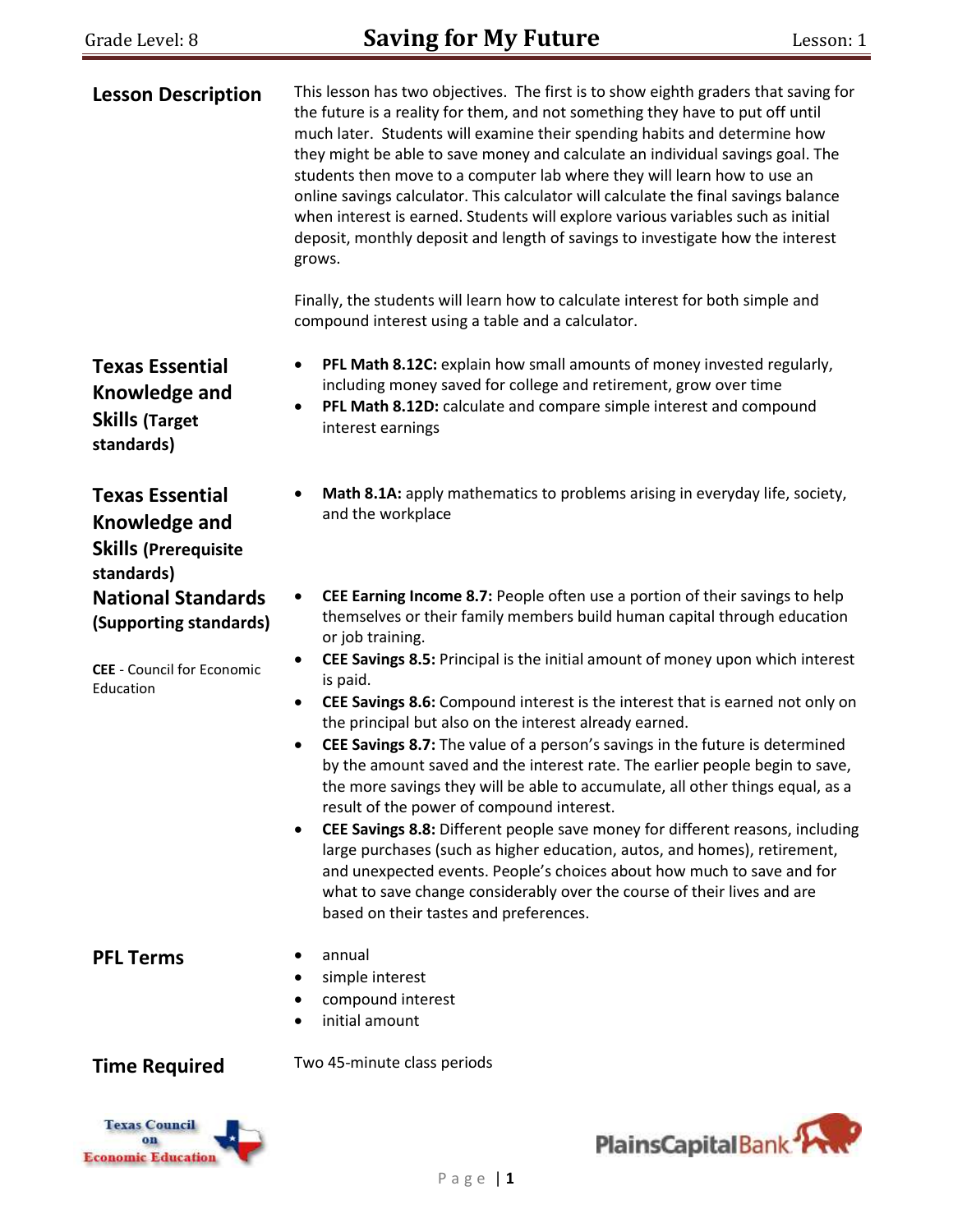| Grade Level: 8            |    | <b>Saving for My Future</b>                                                                                                                                                                                                                                                                                                                                                                                                                                                                                                                                                                                                                                                                                                                                                                                                                                      | Lesson: 1 |
|---------------------------|----|------------------------------------------------------------------------------------------------------------------------------------------------------------------------------------------------------------------------------------------------------------------------------------------------------------------------------------------------------------------------------------------------------------------------------------------------------------------------------------------------------------------------------------------------------------------------------------------------------------------------------------------------------------------------------------------------------------------------------------------------------------------------------------------------------------------------------------------------------------------|-----------|
| <b>Materials Required</b> |    | A copy of Activity 8.1-1 for each student<br>A copy of Visual 8.1-1<br>A copy of Activity 8.1-2 for each student<br>A copy of Activity 8.1-3 for each student and one for a visual<br>A computer with Internet capabilities for each student<br>A calculator for each student                                                                                                                                                                                                                                                                                                                                                                                                                                                                                                                                                                                    |           |
| Procedure                 |    |                                                                                                                                                                                                                                                                                                                                                                                                                                                                                                                                                                                                                                                                                                                                                                                                                                                                  |           |
| <b>Engage</b>             | 1. | Tell the students that today, we are going to study how money can grow over time.<br>We will examine how saving even a little money can go a long way. The most common<br>reason for students to save is for college or vocational school. Write the following on<br>the board: Saving for your education is an investment in yourself. Ask students to think<br>quietly for a minute what that statement means to them. Then ask them to share their<br>thoughts with a neighbor. Allow a few students to respond. (Sample response: If I save<br>my money for education, then I will earn more money in the future.) Adults<br>commonly save for emergencies or retirement. For what kind of emergency might<br>someone save? (Someone might lose his/her job due to layoffs or the economy.<br>Someone might have an accident and not be able to go to work.) |           |
| <b>Explore</b>            | 2. | Distribute Activity 8.1-1 to each student. Read the directions to the students.                                                                                                                                                                                                                                                                                                                                                                                                                                                                                                                                                                                                                                                                                                                                                                                  |           |
|                           | 3. | Tell students to find the area in column one that says, "How I spend my money".                                                                                                                                                                                                                                                                                                                                                                                                                                                                                                                                                                                                                                                                                                                                                                                  |           |
|                           |    | In this area, ask students to write down everything they spent money on for the<br>а.<br>past week. Allow about 2 minutes for thought. If students are struggling with this<br>task, ask the following questions. Did you buy a school lunch? Did you buy a snack<br>after school? Did you buy an app or a download? Did you buy a soda, water or a<br>candy?                                                                                                                                                                                                                                                                                                                                                                                                                                                                                                    |           |
|                           |    | b. Now ask them to circle one item from their list that they could have done without.<br>Next to this item, write the cost for this item.                                                                                                                                                                                                                                                                                                                                                                                                                                                                                                                                                                                                                                                                                                                        |           |
|                           |    | Tell the students that in the same area they are to calculate how much that item<br>c.<br>could potentially cost them if they purchased the item every week for a month.<br>(Multiply the cost of the item times 4.3 weeks.) Instruct students to write this<br>value in column 2. Although some may argue that they will not purchase this item<br>every week of the month, this exercise will help them identify their impulsive<br>spending habits. Tell students that with careful planning money spent on<br>unplanned expenses could become a savings vehicle.                                                                                                                                                                                                                                                                                             |           |
|                           | 4. | Tell students to find the area in column one that says, "Trade-offs I can make".                                                                                                                                                                                                                                                                                                                                                                                                                                                                                                                                                                                                                                                                                                                                                                                 |           |
|                           | a. | Tell students that now we are going to determine if there are any other avenues for<br>saving money by making a trade-off. Explain that a trade-off is giving up of one thing<br>for another. For example, one might spend \$5.00 a day buying lunch at school. If that                                                                                                                                                                                                                                                                                                                                                                                                                                                                                                                                                                                          |           |





person decides to bring lunch every day, she might be able to save additional money. Her trade-off for buying lunch at school is not having money to save. Her trade-off for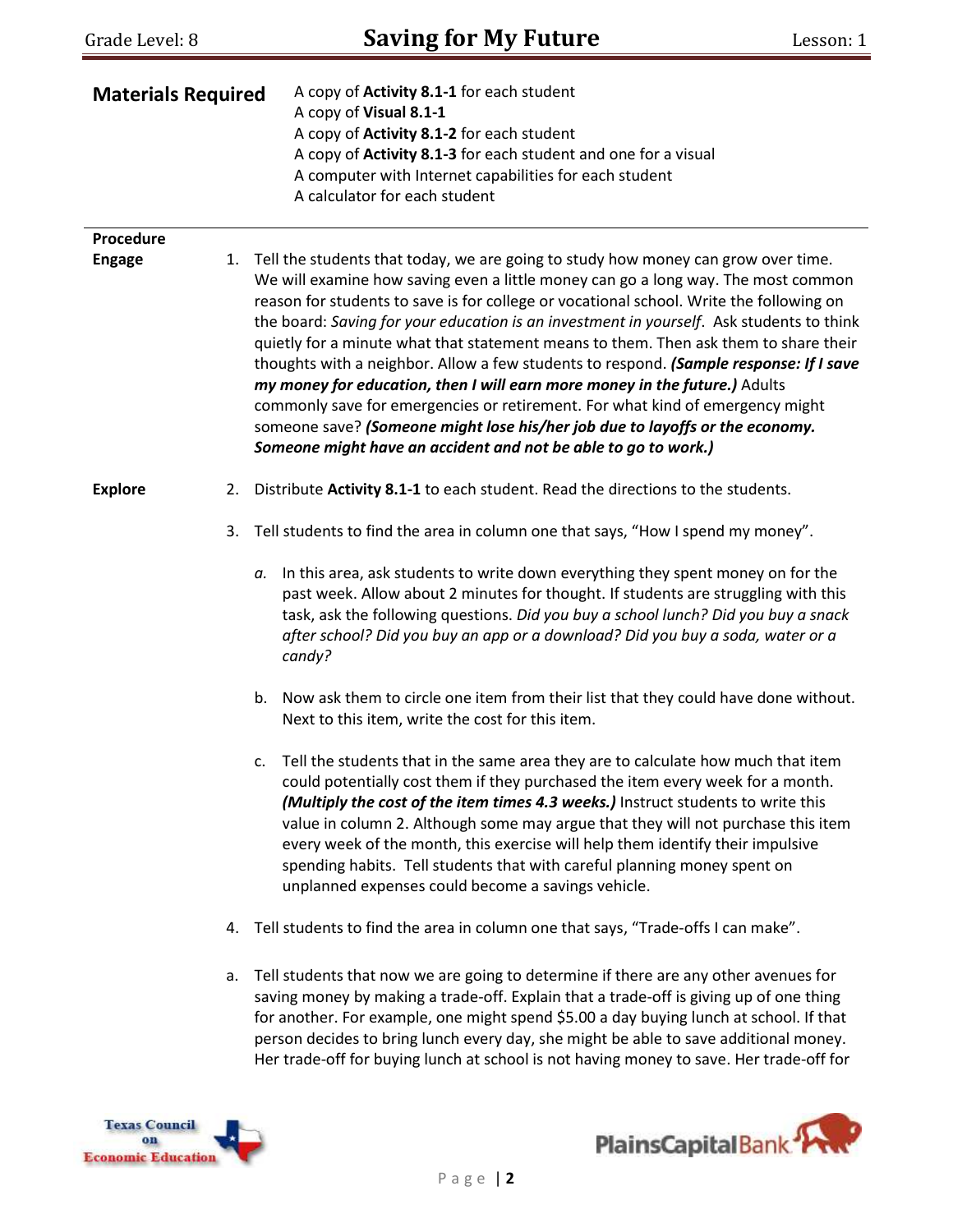bringing a sack lunch is getting up earlier to make her lunch. Ask students to give additional examples of trade-offs. *(Sample response: If someone spends \$1.00 a day to buy a soda out of the soda machine, his trade-off is the loss of money saved. If he decides to buy a six pack of generic soda from the store, his trade-off is buying a cold, name brand soda out of the machine.)*

- b. Ask them to examine their list again. Are there any trade-offs they would be willing to make to save money? Write this item in the space titled, "Trade-offs I can make". Some of your students may already be making as many sacrifices as possible. Assure these students that it is okay if they do not have any options to make a trade-off.
- c. Instruct students to write how they will make the trade-off. *(Sample response: Instead of spending \$1.25 each day at school for a snack, I will wait till I get home to eat a snack.)*
- d. Instruct students to write the amount they believe they could save each week by making this trade-off. In the same area, they are to calculate how much that item could potentially cost them if they purchased the item every week for a month. *(Multiply the cost of the item times 4.3 weeks.)* Instruct students to write this value in column 2.
- 5. Tell students to find the area in column one that says, "Other sources of income".
	- a. Tell students to think of avenues to earn money. Do you earn an allowance for doing chores? Could you do extra chores around the house for money? Could you tutor a younger child? In this space, write your plan for earning money.
	- b. Instruct students to write the amount they believe they could earn each week in this space. Then calculate how much they could save per month if they saved all of their earnings. Instruct students to write this value in column 2.
- 6. Instruct students to add the values in column 2 and record on the line that reads "Total Monthly Savings". Explain that this is their monthly savings goal. They will now explore how this small amount of money if invested regularly can grow over time. Do not collect this sheet from the students. This is their private savings plan.
- **Explain**
- 7. Take students to a computer lab with Internet capabilities. Distribute **Activity 8.1-2** to each student.
	- 8. Tell students that some banks and governmental agencies provide Internet tools to help them plan their future. Explain that the tool they will use in this lesson will be a savings calculator at the Bankrate.com website. Instruct them to access the **Simple savings calculator** by following directions on their handout. Direct their attention to the first column on the screen that has a drop down menu for Annual Interest (compounded) with options "monthly", "quarterly", "semiannually", and "annually". Explain that financial institutions figure interest earned on the money in the account in different ways. Some figure interest once a year which is called compounded annually.



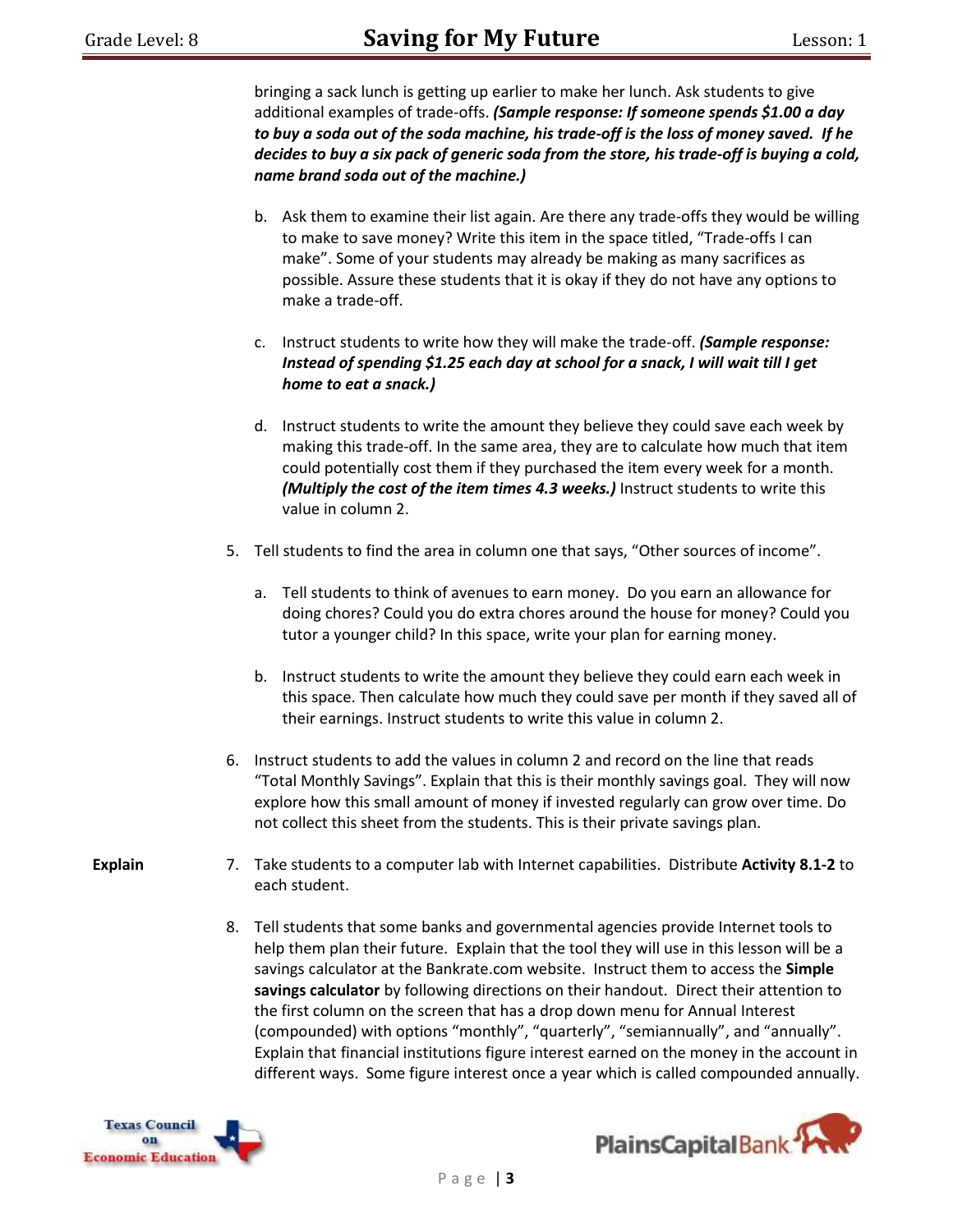|                | 9. | If the interest is calculated twice a year, it is called semiannually. If it is figured<br>monthly, then the interest is calculated monthly. The more frequently it is<br>compounded, the more often the interest is deposited into the savings account. For<br>today's purpose, we will only use compounded annually.<br>Display Visual 8.1-1. Ask students to explain what each heading on the table means. If<br>there is a term with which they are unfamiliar, they should make a note above heading<br>row.                                                                                                                                                                                                                                                                                                                                              |
|----------------|----|----------------------------------------------------------------------------------------------------------------------------------------------------------------------------------------------------------------------------------------------------------------------------------------------------------------------------------------------------------------------------------------------------------------------------------------------------------------------------------------------------------------------------------------------------------------------------------------------------------------------------------------------------------------------------------------------------------------------------------------------------------------------------------------------------------------------------------------------------------------|
|                |    | Initial Amount - The amount of money deposited when the account is open.<br>a.<br><b>Monthly Deposit</b> - This is the amount that is deposited every month.<br>b.<br>Interest Rate - For the saver, an interest rate is the price a financial institution<br>c.<br>pays for using a saver's money and is normally expressed as a percentage of the<br>amount saved.<br>d. Number of Years - This is the total length of the savings assuming no money has<br>been withdrawn.<br>Financial Savings Balance - The total of your savings after number of years<br>e.<br>indicated in column 4 is the financial savings balance.<br>Amount Invested - The total amount you contributed to the savings account is the<br>f.<br>amount invested or the principal.<br>Total Interest - Total interest is how much the bank paid you for lending them<br>g.<br>money. |
| <b>Explore</b> |    | 10. Lead the students through the process of entering the information on the first row of<br>the handout into the Simple savings calculator. Explain that the term of 5 years was<br>chosen to represent the number of years they have to save before they graduate, if<br>this year is counted. Once the data is entered, click on the "Calculate" button. Explain<br>that a list of values will appear on the bottom of the screen. Each line represents the<br>balance of the savings account after each year. The "Final Savings Balance" represents<br>the amount of money that they will have in the savings account after 5 years. They<br>should enter this value in the fifth column.                                                                                                                                                                 |
|                |    | 11. Activity 8.1-2 is a self-guided lesson. Direct students to complete all the tables in<br>Activity 8.1-2 on their own. The teacher should be prepared with the key to answer<br>any questions. For #2, the teacher will need to approve the process for calculating the<br>amount invested and total interest.                                                                                                                                                                                                                                                                                                                                                                                                                                                                                                                                              |
|                |    | 12. After the students have filled in all the tables, pair students together. Then have them<br>discuss and answer the questions below each table.                                                                                                                                                                                                                                                                                                                                                                                                                                                                                                                                                                                                                                                                                                             |
|                |    | 13. Once students have completed Activity 8.1-2, ask volunteers to share their answers.                                                                                                                                                                                                                                                                                                                                                                                                                                                                                                                                                                                                                                                                                                                                                                        |
|                |    | 14. Then ask students to look back at the different tables they have completed, and use<br>them to rank the three factors examined in the lesson to conjecture which of them<br>have the greatest effect on growth, and which has the least. To help them understand                                                                                                                                                                                                                                                                                                                                                                                                                                                                                                                                                                                           |





the task, ask the questions below.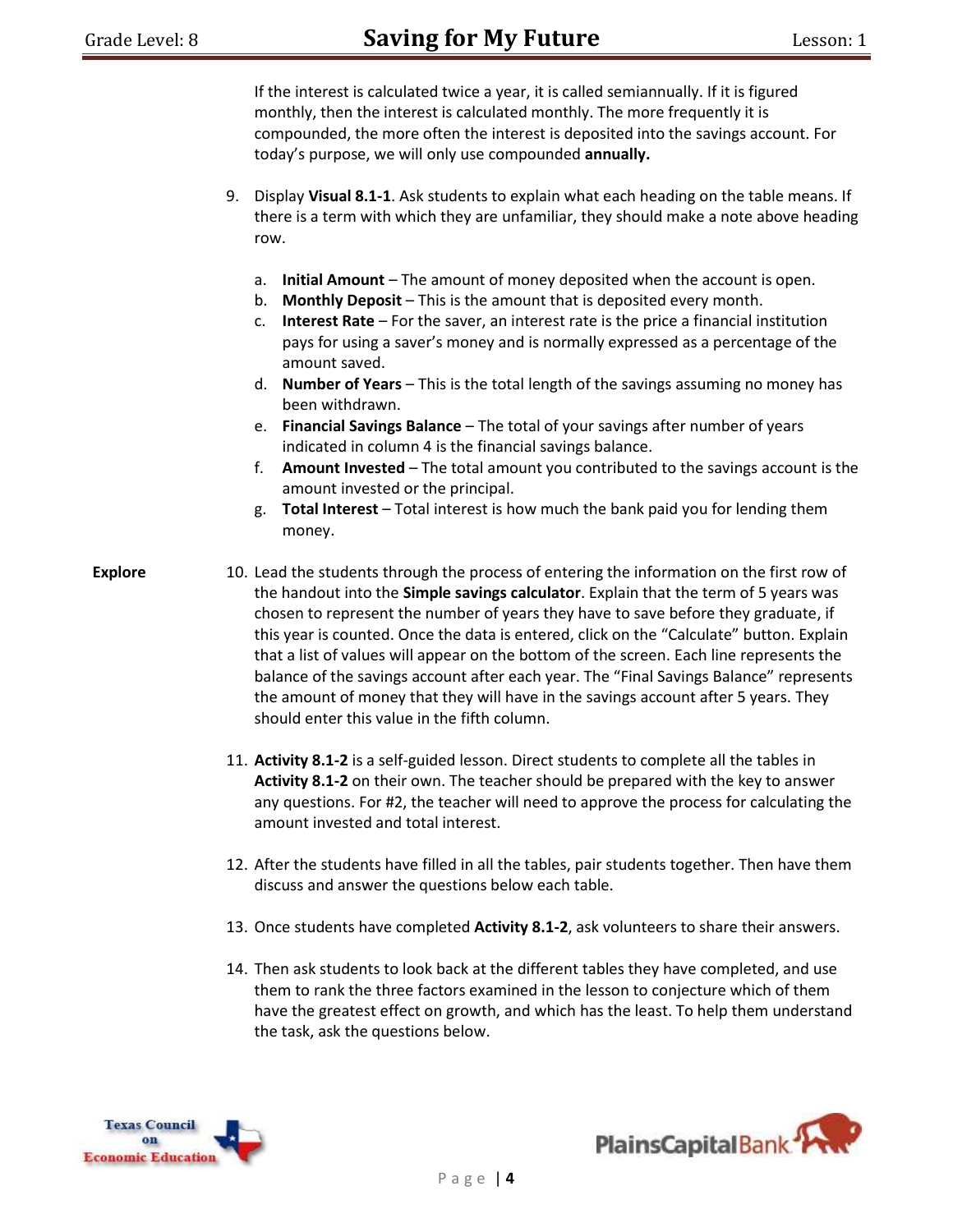- a. Locate the table under #1. Which of the first 4 columns had values that varied? *(Monthly Deposit)* Circle these words. This is the factor to consider for the first table.
- b. Locate the table under #7. Which of the first 4 columns had values that varied? *(Initial Deposit)* Circle these words. This is the factor to consider for the second table.
- c. Locate the table under #13. Which of the first 4 columns had values that varied? *(Number of Years)* Circle these words. This is the factor to consider for the third table.
- 15. Tell the students to now rank the three factors examined in the lesson to conjecture which of them have the greatest effect on growth, and which has the least. Tell students to be prepared to defend their ranking. After the students have completed this task, allow them time to justify their rankings with their partner*.* Allow a few students to share their rankings and justifications. Explain that the important point here, though, is that it is not an "either/or" situation. All three factors can be used to maximize results, and students should try to use as many of them as possible. Because the investigations used in the lesson are somewhat limited in scope, do not be surprised if students choose a different rankings than might be expected.
- 16. Distribute **Activity 8.1-3** and a calculator to each student. Tell them that in the last lesson they were able to see how interest grew over time using an online calculator. But how is compound interest calculated? Why does it begin to grow faster as the years go by and as the balance grows? To better understand compound interest, we will first investigate simple interest.
- **Elaborate** 17. Use the explanation below to help students understand how to complete each row of the Simple Interest table. Model two rows for students. Then instruct them to complete the remaining rows independently or with a partner.
	- a. Column 1 represents each cycle or year.
	- b. Column 2 is the beginning balance for the cycle.
	- c. Column 3 is the amount deposited.
	- d. Column 4 is the new balance which is the beginning balance of this cycle plus the amount deposited. Add the value in column 2 and the value of column 3 of this row.
	- e. Column 5 is the annual interest rate that this account will earn.
	- f. Column 6 is the interest earned for this cycle. Find the product of the new balance and the interest rate. Multiply the value in column 4 with the value in column 5 of



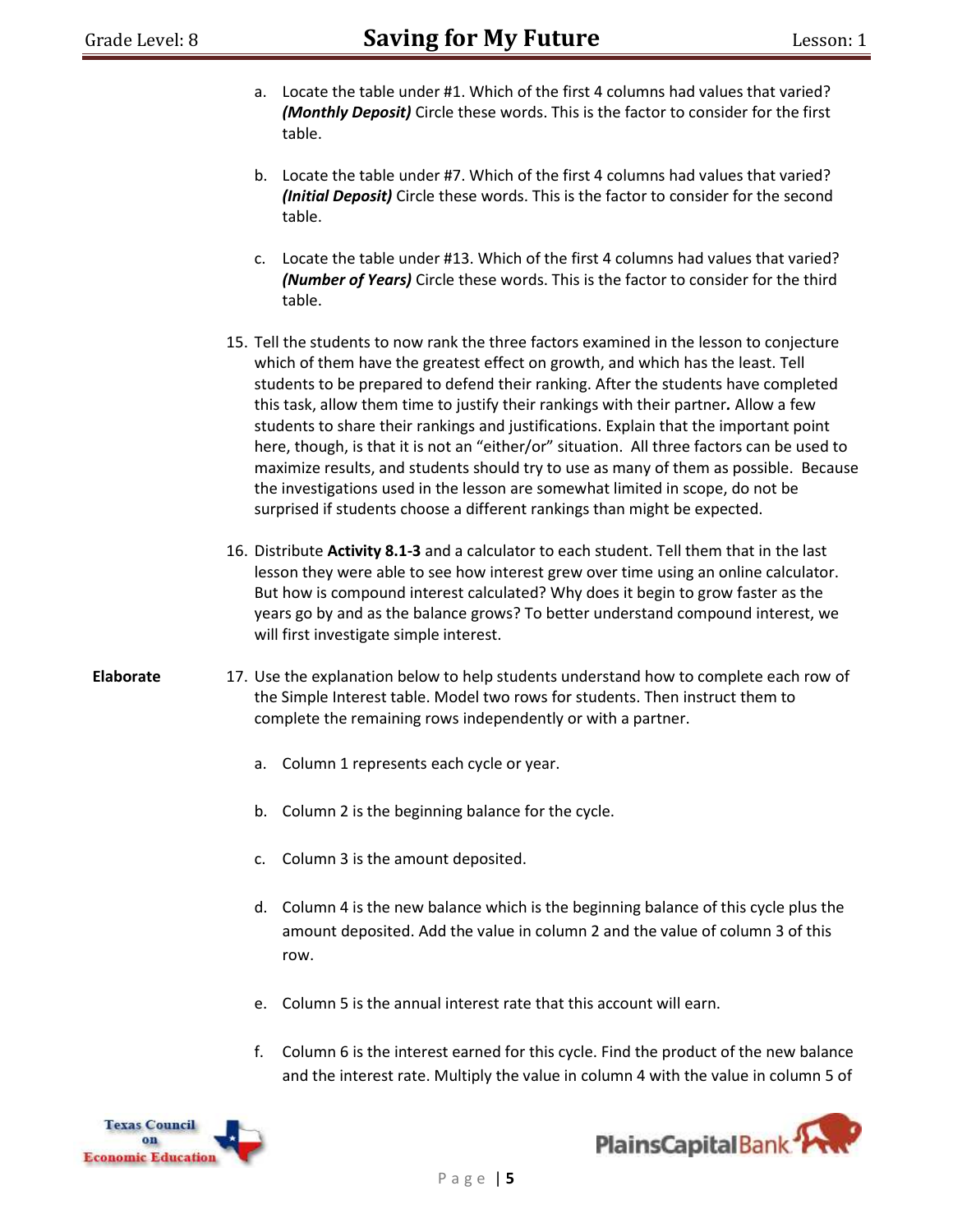this row. Explain to students that they cannot earn a fraction of a cent. Therefore, they should round down to the hundredths place.

- g. Column 7 is the ending balance that will earn interest. For simple interest, the account will not earn interest on the interest. Record only the principal. Explain that the interest earned is transferred to a non-interest earning account.
- h. The value in column 7 should be carried over to column 2 of the next row.
- 18. Next, model the first two rows of the Compound Interest chart. Use the explanation below to help students understand how to complete each row. Then instruct them to complete the remaining rows independently or with a partner.
	- a. Column 1 represents each cycle or year.
	- b. Column 2 is the beginning balance for the cycle.
	- c. Column 3 is the amount deposited.
	- d. Column 4 is the new balance which is the beginning balance of this cycle plus the amount deposited. Add the value in column 2 and the value of column 3 of this row.
	- e. Column 5 is the annual interest rate that this account will earn.
	- f. Column 6 is the interest earned for this cycle. Find the product of the new balance and the interest rate. Multiply the value in column 4 with the value in column 5 of this row. Explain to students that they cannot earn a fraction of a cent. Therefore, they should round down to the hundredths place.
	- g. Column 7 is the ending balance that will earn interest. For compound interest, the account will earn interest on the new balance and the interest earned. Therefore, add the value in column 4 and the value in column 6 of this row.
	- h. The value of column 7 should be carried over to column 2 of the next row.
- 19. After the students have filled in all the tables, pair students together. Then have them discuss and answer the questions below each table. Then use the key to go over the answers.
- **End/Evaluate** 20. Once students have completed the activity, have students insert the compound interest, **A = P(1 + r)<sup>t</sup>** formula as the heading for column 8. Explain representation of each variable.



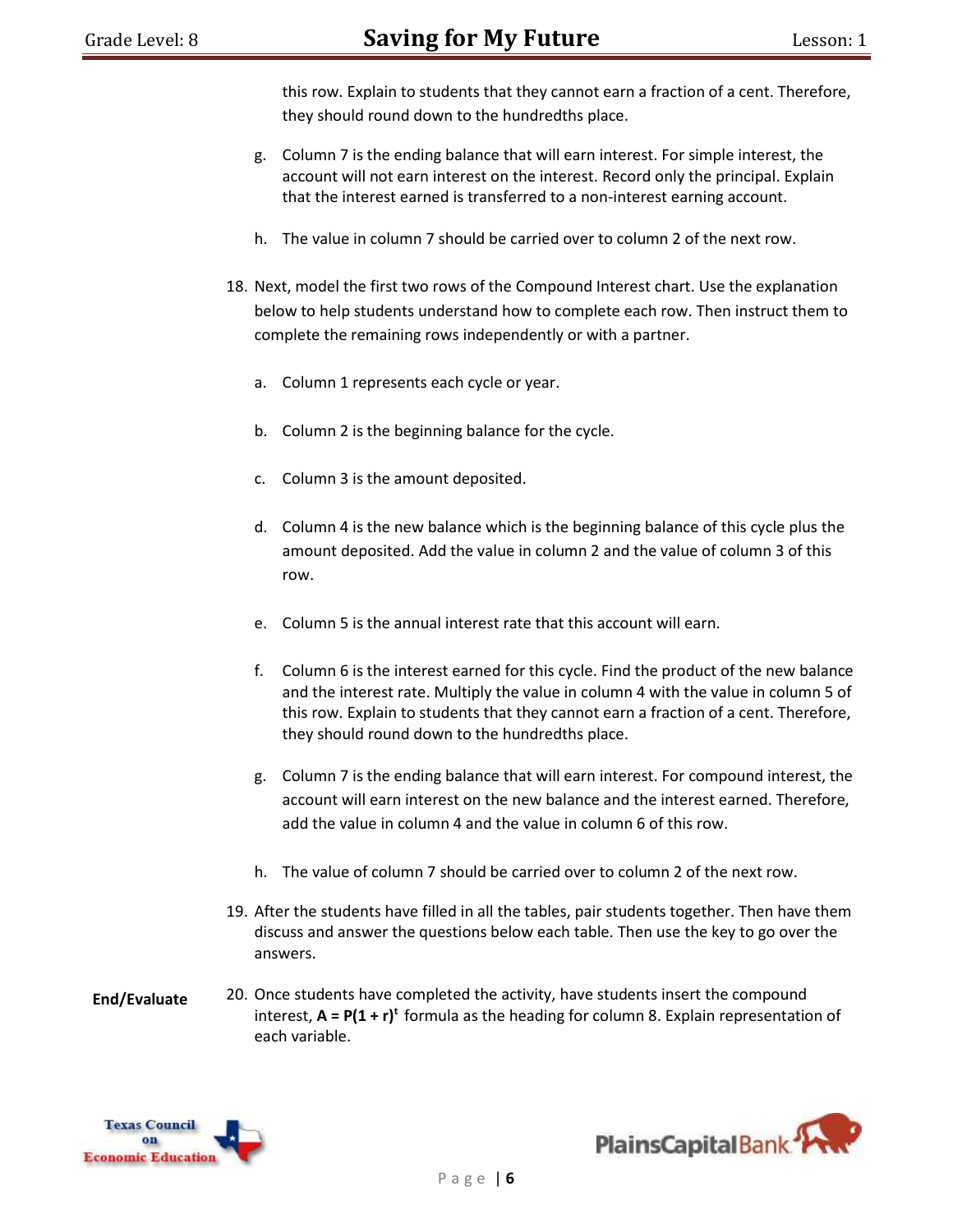- **A** represents value of the investment,
- **P** represents principal. This the amount of money upon which interest is paid.
- **r** represents the annual rate of interest
- **t** represents the number of years the money is invested
- 21. Since \$100 is invested every year, each row will need to be calculated separately. In other words, the principal changes every year because there in additional money deposited by the investors. Have students recalculate each line using the formula.
- 22. For closure, ask the questions below.
	- a. Other than savings accounts, what other savings plans do financial institutions offer? *(Certificates of Deposit and Money Markets.)* Explain that a Certificate of Deposit has a minimum deposit and a specific length of time for which the money must remain in the account. Money Markets typically have a minimum deposit and restrict the number of withdrawals. Both of these options often pay a higher interest rate than a savings account.
	- b. What is interest earned? *(It is the money the bank or credit union pays the customer for keeping their money in their savings plans.)*
	- c. What is simple interest? *(Simple interest occurs when the account earns interest on the principal only.)*
	- d. What is compound interest*? (Compound interest occurs when you earn interest on the principal and interest already earned.)* Explain to students that many financial institutions actually pay interest compounded monthly. This means that 1/12 of the annual interest is calculated and deposited into accounts each month. This method of compounding interest allows for the interest to grow faster than compounding annually.



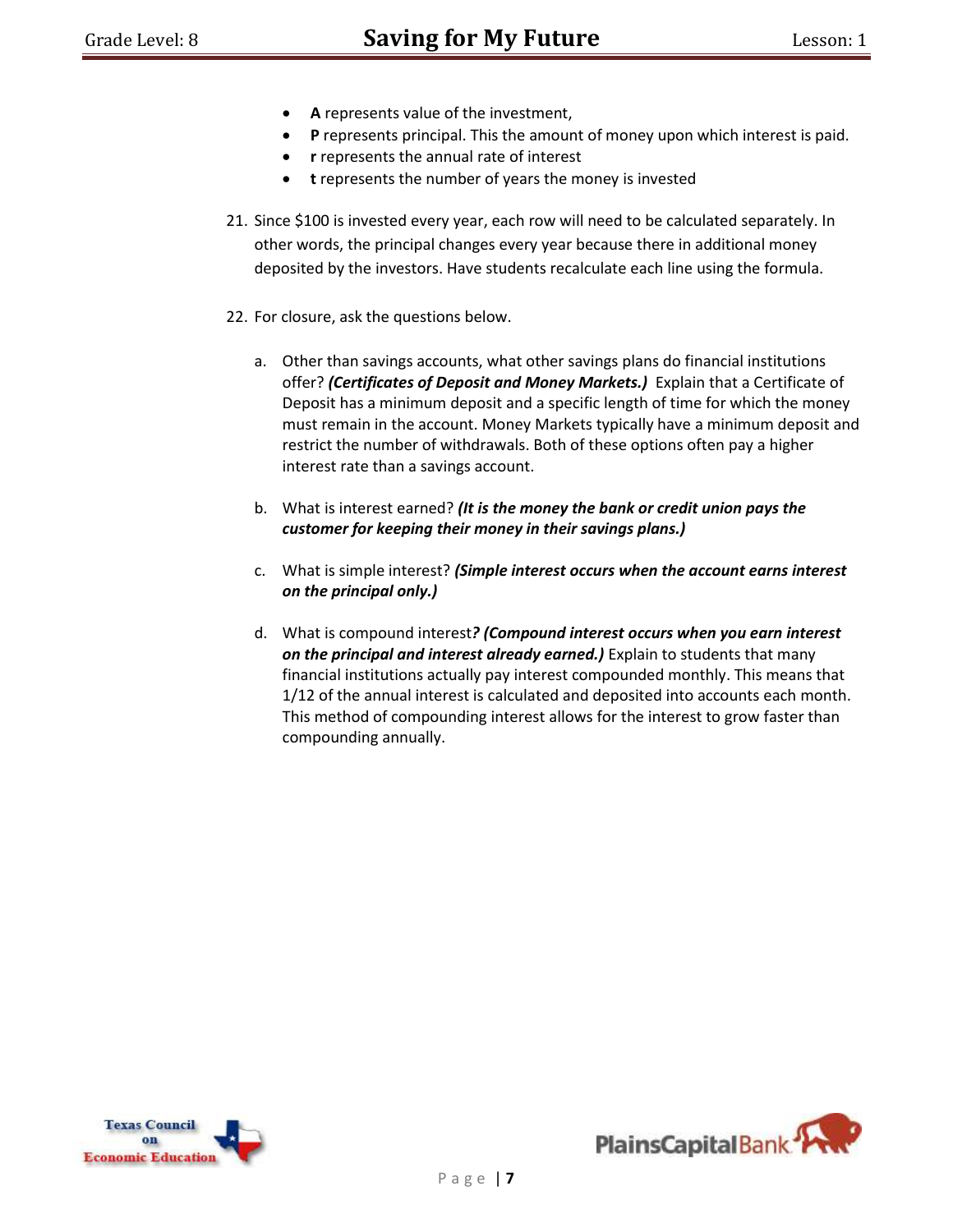# **Activity 8.1-1**

**Directions: This activity sheet is to help you devise a savings goal. It will not be collected. Your teacher will explain how to complete the table below.**

| <b>Spending and Earning</b>   | <b>Money to Save Monthly</b> |
|-------------------------------|------------------------------|
| How I spend my money:         |                              |
|                               |                              |
|                               |                              |
|                               |                              |
|                               |                              |
|                               |                              |
|                               |                              |
|                               |                              |
|                               |                              |
|                               |                              |
|                               |                              |
|                               |                              |
|                               |                              |
| Trade-offs I can make:        |                              |
|                               |                              |
|                               |                              |
|                               |                              |
|                               |                              |
|                               |                              |
| Sources of income:            |                              |
|                               |                              |
|                               |                              |
|                               |                              |
|                               |                              |
|                               |                              |
| <b>Total Monthly Savings:</b> |                              |



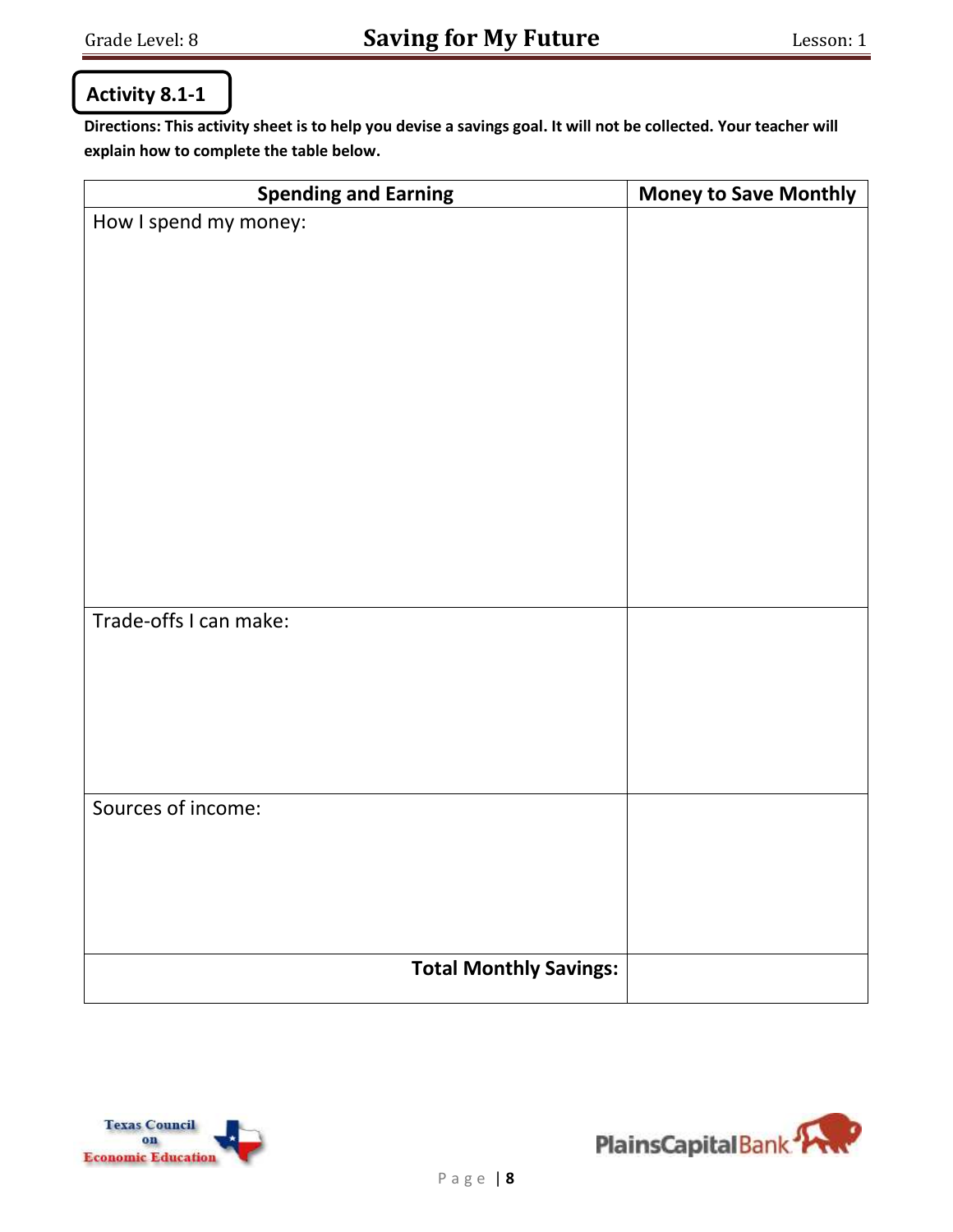# **Visual 8.1-1**

**Initial Amount** – The amount of money deposited when the account is open.

**Monthly Deposit** – This is the amount that is deposited every month.

**Interest Rate** – For the saver, an interest rate is the price a financial institution pays for using a saver's money and is normally expressed as a percentage of the amount saved.

**Number of Years** – This is the total length of the savings assuming no money has been withdrawn.

**Financial Savings Balance** – The total of your savings after number of years indicated in column 4 is the financial savings balance.

**Amount Invested** – The total amount you contributed to the savings account is the amount invested or the principal.

**Total Interest** – Total interest is how much the bank paid you for lending them money.



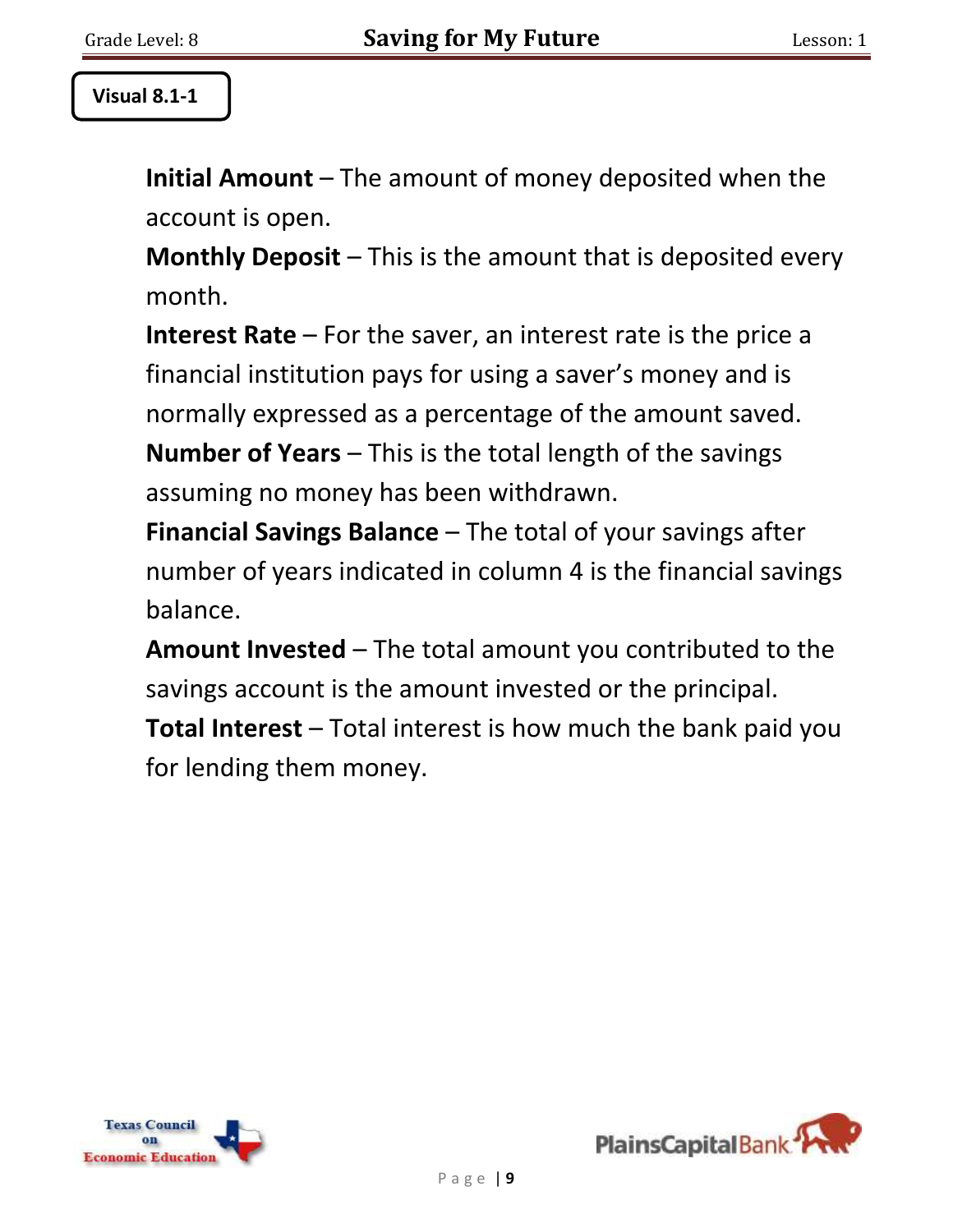**Activity 8.1-2**

 $\overline{a}$ 

Name \_\_\_\_\_\_\_\_\_\_\_\_\_\_\_\_\_\_\_\_\_\_\_\_\_\_\_\_\_\_\_ Class Period \_\_\_\_\_\_\_\_\_

**Directions: On your computer, go to www.bankrate.com**. **Click on calculators located in the center top of the page. Click on the "Savings calculator" located at the bottom left of the calculator list. Then complete the tables and answer the questions below each table.**

1. Enter the values you see on each row below in the boxes on *Bankrate.com*. Click on calculate and record the Final Savings Balance in column 5. Use compounded annually for each calculation.

| Initial | Monthly | Interest | Number of | <b>Final Savings</b> | Amount   | Total    |
|---------|---------|----------|-----------|----------------------|----------|----------|
| Amount  | Deposit | Rate     | Years     | <b>Balance</b>       | Invested | Interest |
| \$25    | \$10    | 4%       |           |                      |          |          |
| \$25    | \$25    | 4%       |           |                      |          |          |
| \$25    | \$50    | 4%       |           |                      |          |          |
| \$25    | \$100   | 4%       |           |                      |          |          |

2. To help analyze the table, you will need to calculate the last two columns using a calculator. First, explain the process below that you would use to calculate the Amount Invested and the Total Interest. Then check with your teacher. When your teacher approves your process, complete the last two columns.

Amount Invested = \_\_\_\_\_\_\_\_\_\_\_\_\_\_\_\_\_\_\_\_\_\_\_\_\_\_\_\_\_\_\_\_\_\_\_\_\_\_\_\_\_\_\_\_\_\_\_\_\_\_\_\_\_

Total Interest = \_\_\_\_\_\_\_\_\_\_\_\_\_\_\_\_\_\_\_\_\_\_\_\_\_\_\_\_\_\_\_\_\_\_\_\_\_\_\_\_\_\_\_\_\_\_\_\_\_\_\_\_\_\_\_\_

- 3. How much interest was earned when \$10 was deposited monthly for 5 years?
- 4. How much interest was earned when \$100 was deposited monthly for 5 years?
- 5. What is the difference in interest earned for between the two calculations above?
- 6. What do these calculations tell you about the effect of the monthly deposit?





\_\_\_\_\_\_\_\_\_\_\_\_\_\_\_\_\_\_\_\_\_\_\_\_\_\_\_\_\_\_\_\_\_\_\_\_\_\_\_\_\_\_\_\_\_\_\_\_\_\_\_\_\_\_\_\_\_\_\_\_\_\_\_\_\_\_\_\_\_\_\_\_\_\_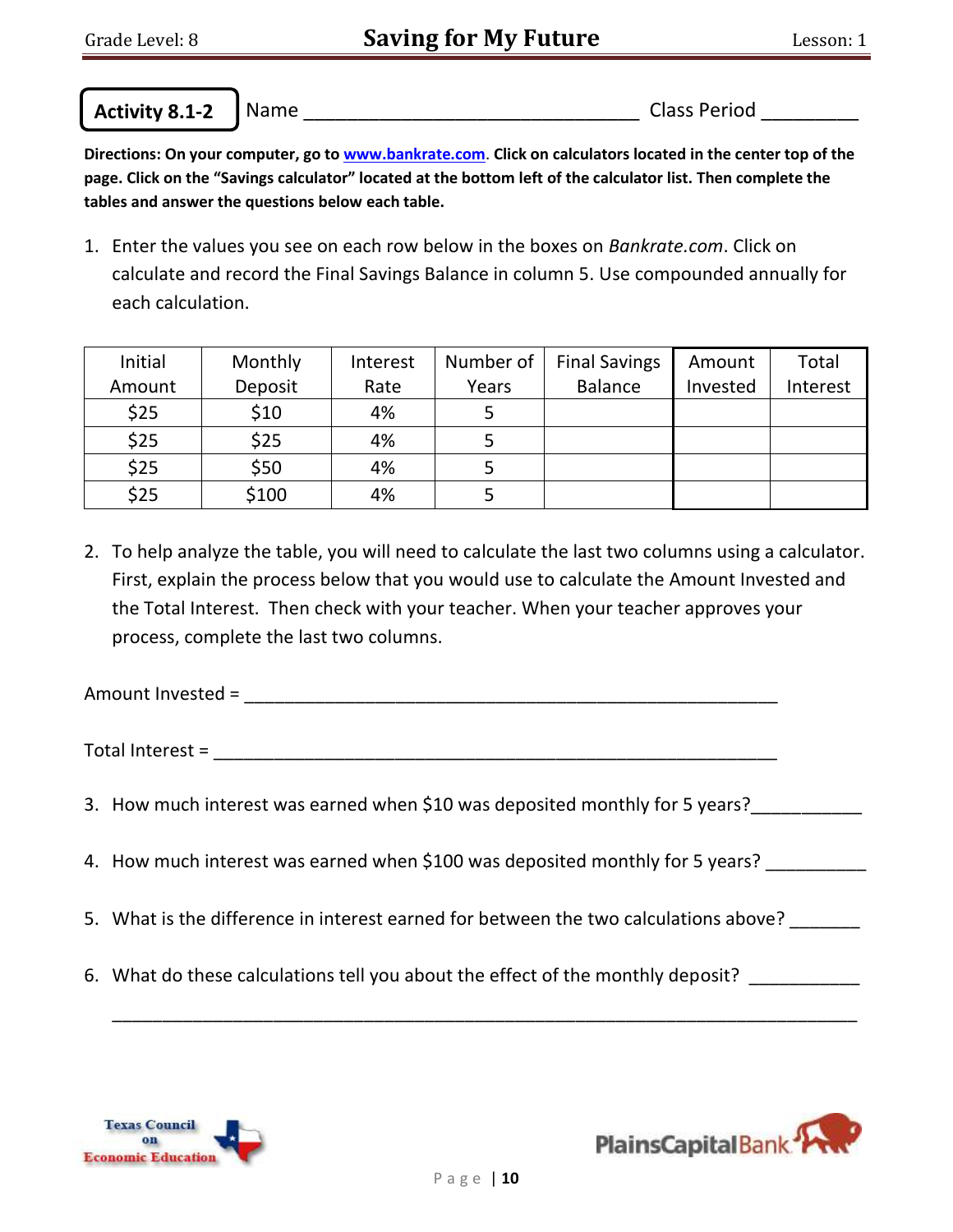7. Now see what happens if you change the initial deposit. Enter the values you see on each row below in the boxes on *Bankrate.com*. Click on calculate and record the Final Savings Balance in column 6. Use compounded annually for each calculation.

| Initial | Monthly | Interest | Number of | <b>Final Savings</b> | Amount   | Total    |
|---------|---------|----------|-----------|----------------------|----------|----------|
| Amount  | Deposit | Rate     | Years     | <b>Balance</b>       | Invested | Interest |
| \$10    | \$25    | 4%       |           |                      |          |          |
| \$25    | \$25    | 4%       |           |                      |          |          |
| \$50    | \$25    | 4%       |           |                      |          |          |
| \$100   | \$25    | 4%       |           |                      |          |          |

- 8. Use a calculator to calculate the last two columns.
- 9. How much more was invested with a \$100 deposit versus a \$10 deposit?
- 10.How much more interest was earned when the initial deposit increased from \$10 to \$100?
- 11.What does this number tell you? Why do you think that is the case?
- 12. Let's consider that you have an initial deposit of \$1000 with a monthly deposit of \$25 for 5 years at 4% interest rate. Predict how much more interest would be earned than having an initial deposit of \$10.

\_\_\_\_\_\_\_\_\_\_\_\_\_\_\_\_\_\_\_\_\_\_\_\_\_\_\_\_\_\_\_\_\_\_\_\_\_\_\_\_\_\_\_\_\_\_\_\_\_\_\_\_\_\_\_\_\_\_\_\_\_\_\_\_\_\_\_\_\_\_\_\_\_\_

\_\_\_\_\_\_\_\_\_\_\_\_\_\_\_\_\_\_\_\_\_\_\_\_\_\_\_\_\_\_\_\_\_\_\_\_\_\_\_\_\_\_\_\_\_\_\_\_\_\_\_\_\_\_\_\_\_\_\_\_\_\_\_\_\_\_\_\_\_\_\_\_\_\_

- a. My prediction:
- b. Now use the online calculator to calculate the final savings balance for an initial deposit of \$1000: How much interest was earned?
- c. How much more interest was earned when the initial deposit increased from \$10 to  $$1000?$
- d. How did this compare to your prediction?



\_\_\_\_\_\_\_\_\_\_\_\_

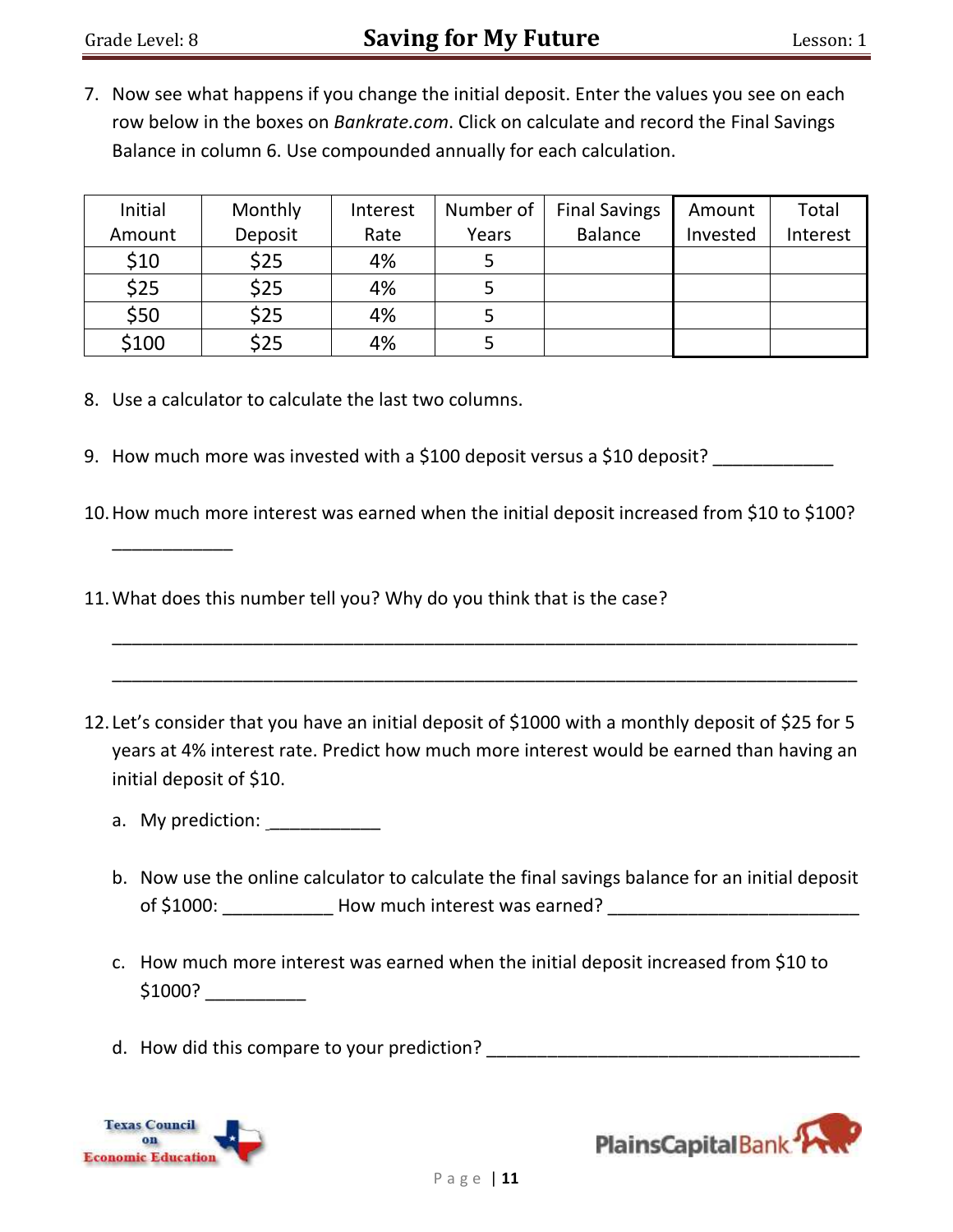13.Now see what happens if you change how long you save. Enter the values you see on each row below in the boxes on *Bankrate.com*. Click on calculate and record the Final Savings Balance in column 6. Use compounded annually for each calculation.

| Initial | Monthly | Interest | Number of | <b>Final Savings</b> | Amount   | Total    |
|---------|---------|----------|-----------|----------------------|----------|----------|
| Amount  | Deposit | Rate     | Years     | <b>Balance</b>       | Invested | Interest |
| \$100   | \$25    | 4%       | 10        |                      |          |          |
| \$100   | \$25    | 4%       | 20        |                      |          |          |
| \$100   | \$25    | 4%       | 30        |                      |          |          |
| \$100   | \$25    | 4%       | 40        |                      |          |          |

- 14.Use a calculator to calculate the last two columns.
- 15.Based on the totals in the last column, what effect does the length of time have on the total money saved? Explain what you found below.

------------------------------*Cut along on dotted line*.

16.Now let's see how much money you will have if you invest your monthly savings goal for 5 years. This is for your information only. Cut off this section and keep for your information.

| Initial | Monthly | Interest | Number of | <b>Final Savings</b> | Amount   | Total    |
|---------|---------|----------|-----------|----------------------|----------|----------|
| Amount  | Deposit | Rate     | Years     | <b>Balance</b>       | Invested | Interest |
|         |         | 4%       |           |                      |          |          |
|         |         | 4%       | 10        |                      |          |          |
|         |         | 4%       | 20        |                      |          |          |
|         |         | 4%       | 30        |                      |          |          |
|         |         | 4%       | 40        |                      |          |          |



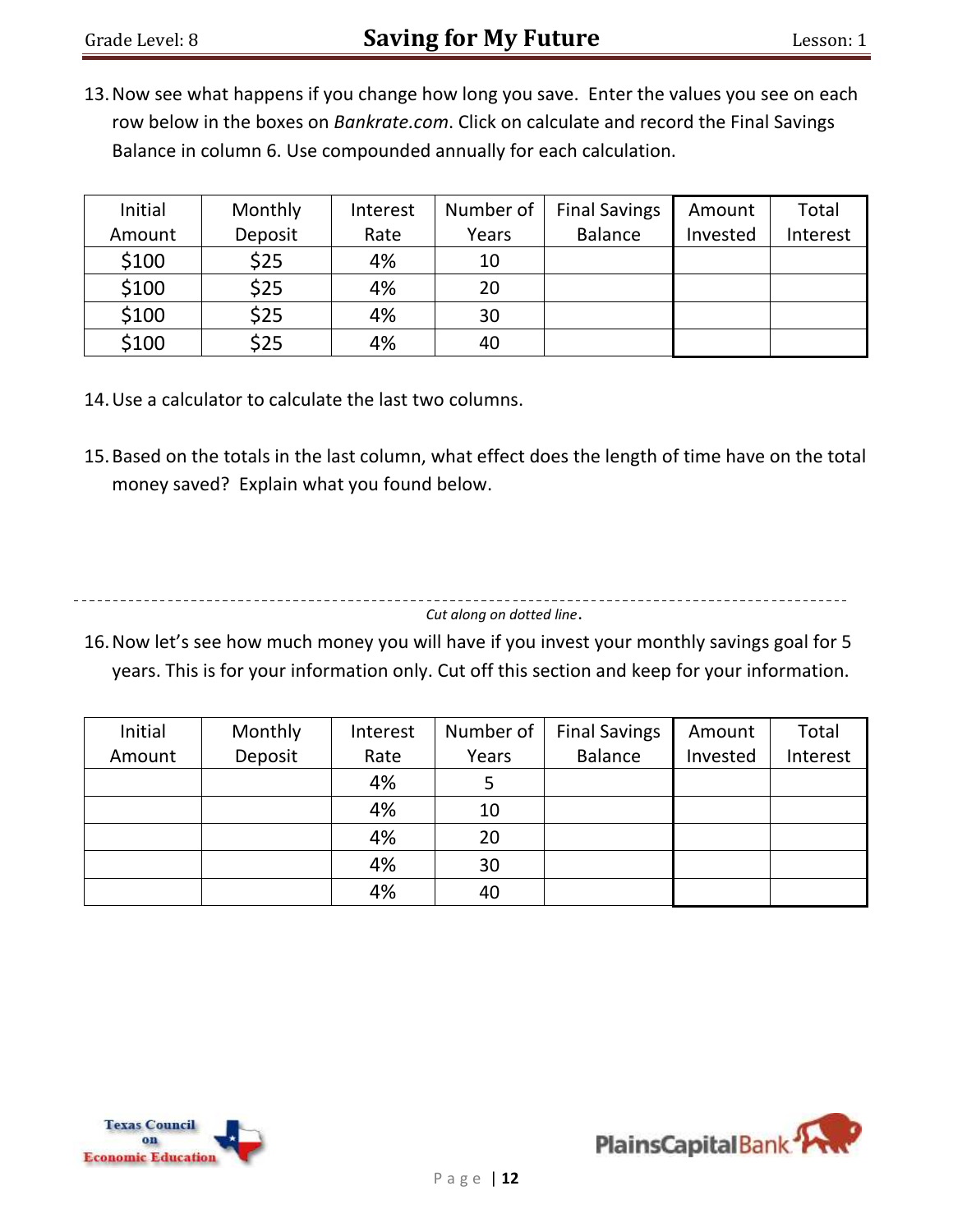**Key 8.1-2**

 $\overline{a}$ 

Name **Name Name Name Name Name Name Class Period Class Period** 

**Directions: On your computer, go to www.bankrate.com**. **Click on calculators located in the center top of the page. Click on the "Savings calculator" located at the bottom left of the calculator list. Then complete the tables and answer the questions below each table.**

1. Enter the values you see on each row below in the boxes on *Bankrate.com*. Click on calculate and record the Final Savings Balance in column 5. Use compounded annually for each calculation.

| Initial | Monthly | Interest | Number of | <b>Final Savings</b> | Amount     | Total    |
|---------|---------|----------|-----------|----------------------|------------|----------|
| Amount  | Deposit | Rate     | Years     | <b>Balance</b>       | Invested   | Interest |
| \$25    | \$10    | 4%       | 5         | \$692.21             | \$625.00   | \$67.21  |
| \$25    | \$25    | 4%       | 5         | \$1,684.89           | \$1,525.00 | \$159.89 |
| \$25    | \$50    | 4%       | 5         | \$3,339.37           | \$3,025.00 | \$314.37 |
| \$25    | \$100   | 4%       |           | \$6,648.32           | \$6,025.00 | \$623.32 |

2. To help analyze the table, you will need to calculate the last two columns using a calculator. First, explain the process below that you would use to calculate the Amount Invested and the Total Interest. Then check with your teacher. When your teacher approves your process, complete the last two columns.

Amount Invested = *Initial Amount + Monthly Deposit x 60 months*

Total Interest = *Final Savings Balance – Amount Invested*

- 3. How much interest was earned when \$10 was deposited monthly for 5 years?*\$67.21*
- 4. How much interest was earned when \$100 was deposited monthly for 5 years? *\$623.32*
- 5. What is the difference in interest earned for between the two calculations above? *\$556.11*
- *6.* What do these calculations tell you about the effect of the monthly deposit? *Sample answers: The more money you save the more interest you will earn. The more money you save the faster your savings will grow.*



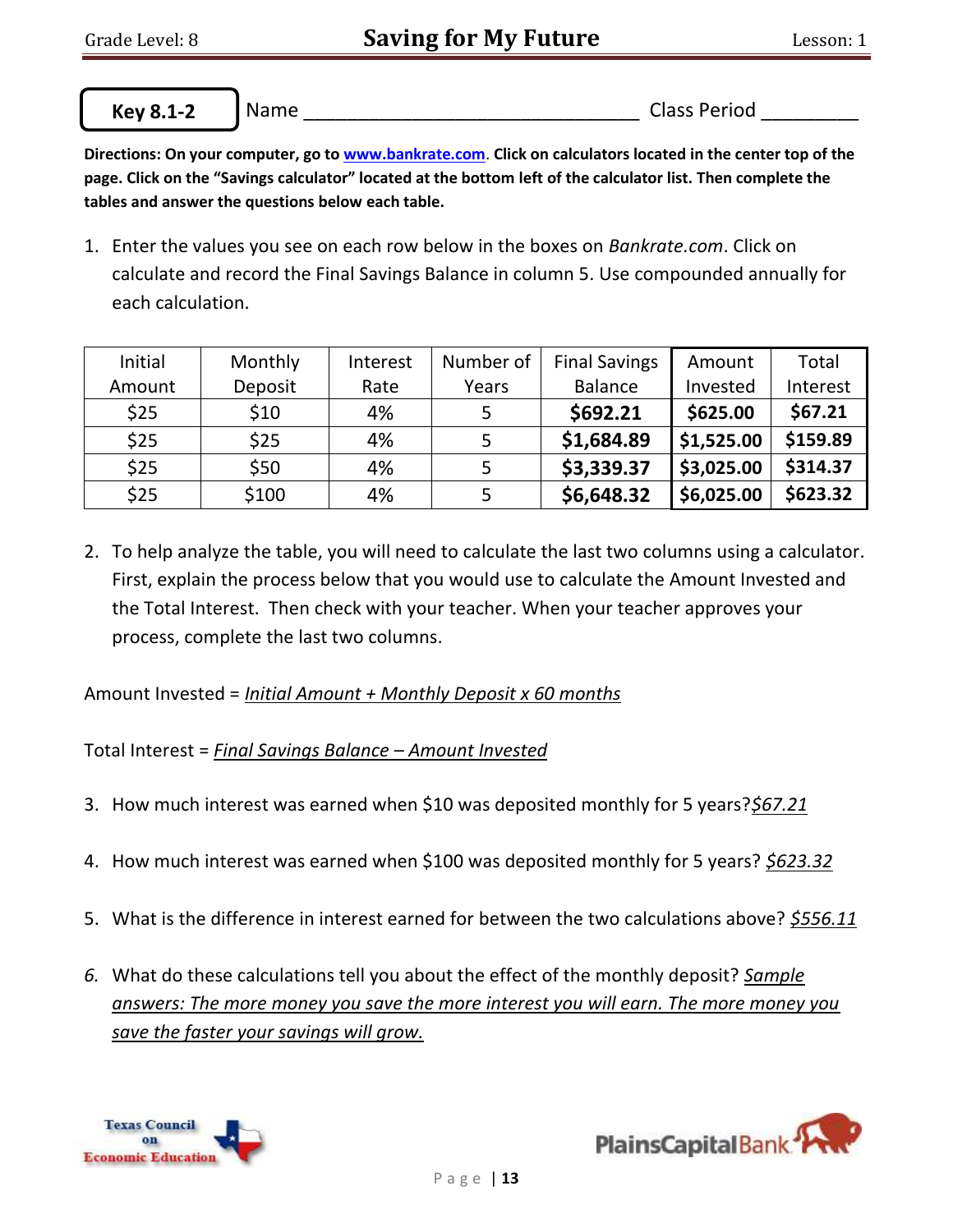7. Now see what happens if you change the initial deposit. Enter the values you see on each row below in the boxes on *Bankrate.com*. Click on calculate and record the Final Savings Balance in column 6. Use compounded annually for each calculation.

| Initial | Monthly | Interest | Number of | <b>Final Savings</b> | Amount     | Total    |
|---------|---------|----------|-----------|----------------------|------------|----------|
| Amount  | Deposit | Rate     | Years     | <b>Balance</b>       | Invested   | Interest |
| \$10    | \$25    | 4%       |           | \$1,666.64           | \$1,510.00 | \$156.64 |
| \$25    | \$25    | 4%       |           | \$1,684.89           | \$1,525.00 | \$159.89 |
| \$50    | \$25    | 4%       |           | \$1,715.31           | \$1,550.00 | \$165.31 |
| \$100   | \$25    | 4%       |           | \$1,776.14           | \$1,600.00 | \$176.14 |

- 8. Use a calculator to calculate the last two columns.
- 9. How much more was invested with a \$100 deposit versus a \$10 deposit? *\$90*
- 10.How much more interest was earned when the initial deposit increased from \$10 to \$100? *\$19.50*
- 11.What does this number tell you? Why do you think that is the case? *By increasing the initial deposit by \$90, an additional \$19.50 was earned after 5 years at 4% interest.*
- 12. Let's consider that you have an initial deposit of \$1000 with a monthly deposit of \$25 for 5 years at 4% interest rate. Predict how much more interest would be earned than having an initial deposit of \$10.
	- a. My prediction: *Answers will vary.*
	- b. Now use the online calculator to calculate the final savings balance for an initial deposit of \$1000: *\$2871.13* How much interest was earned? *2871.13 – (1000 + 25 x 60) = \$371.13*
	- c. How much more interest was earned when the initial deposit increased from \$10 to \$1000? *\$214.49*
	- d. How did this compare to your prediction?



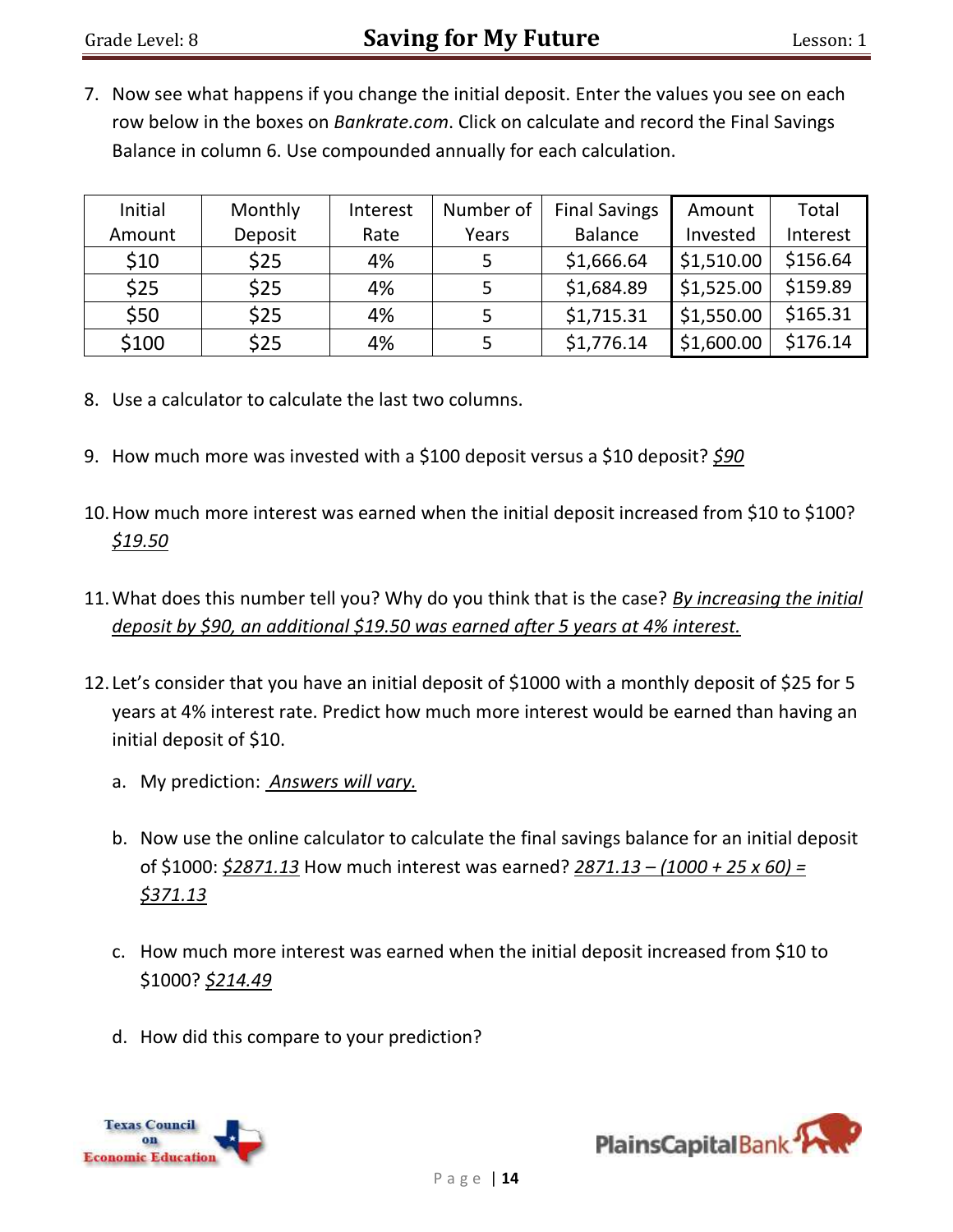13.Now see what happens if you change how long you save. Enter the values you see on each row below in the boxes on *Bankrate.com*. Click on calculate and record the Final Savings Balance in column 6. Use compounded annually for each calculation.

| Initial | Monthly | Interest | Number of | <b>Final Savings</b> | Amount      | Total       |
|---------|---------|----------|-----------|----------------------|-------------|-------------|
| Amount  | Deposit | Rate     | Years     | <b>Balance</b>       | Invested    | Interest    |
| \$100   | \$25    | 4%       | 10        | \$3,815.42           | \$3,100.00  | \$715.42    |
| \$100   | \$25    | 4%       | 20        | \$9,315.16           | \$6,100.00  | \$3,215.16  |
| \$100   | \$25    | 4%       | 30        | \$17,456.10          | \$9,100.00  | \$8,356.10  |
| \$100   | \$25    | 4%       | 40        | \$29,506.70          | \$12,100.00 | \$17,406.70 |

- 14.Use a calculator to calculate the last two columns.
- *15.*Based on the totals in the last column, what effect does the length of time have on the total money saved? Explain what you found below. *Sample answer: It is possible to save a lot of money by saving a little bit of money each month. As time increases, the interest begins to grow faster.*

*Cut along on dotted line*.

16.Now let's see how much money you will have if you invest your monthly savings goal for 5 years. This is for your information only. Cut off this section and keep for your information.

| Initial | Monthly | Interest | Number of | <b>Final Savings</b> | Amount   | Total    |
|---------|---------|----------|-----------|----------------------|----------|----------|
| Amount  | Deposit | Rate     | Years     | <b>Balance</b>       | Invested | Interest |
|         |         | 4%       | 5         |                      |          |          |
|         |         | 4%       | 10        |                      |          |          |
|         |         | 4%       | 20        |                      |          |          |
|         |         | 4%       | 30        |                      |          |          |
|         |         | 4%       | 40        |                      |          |          |



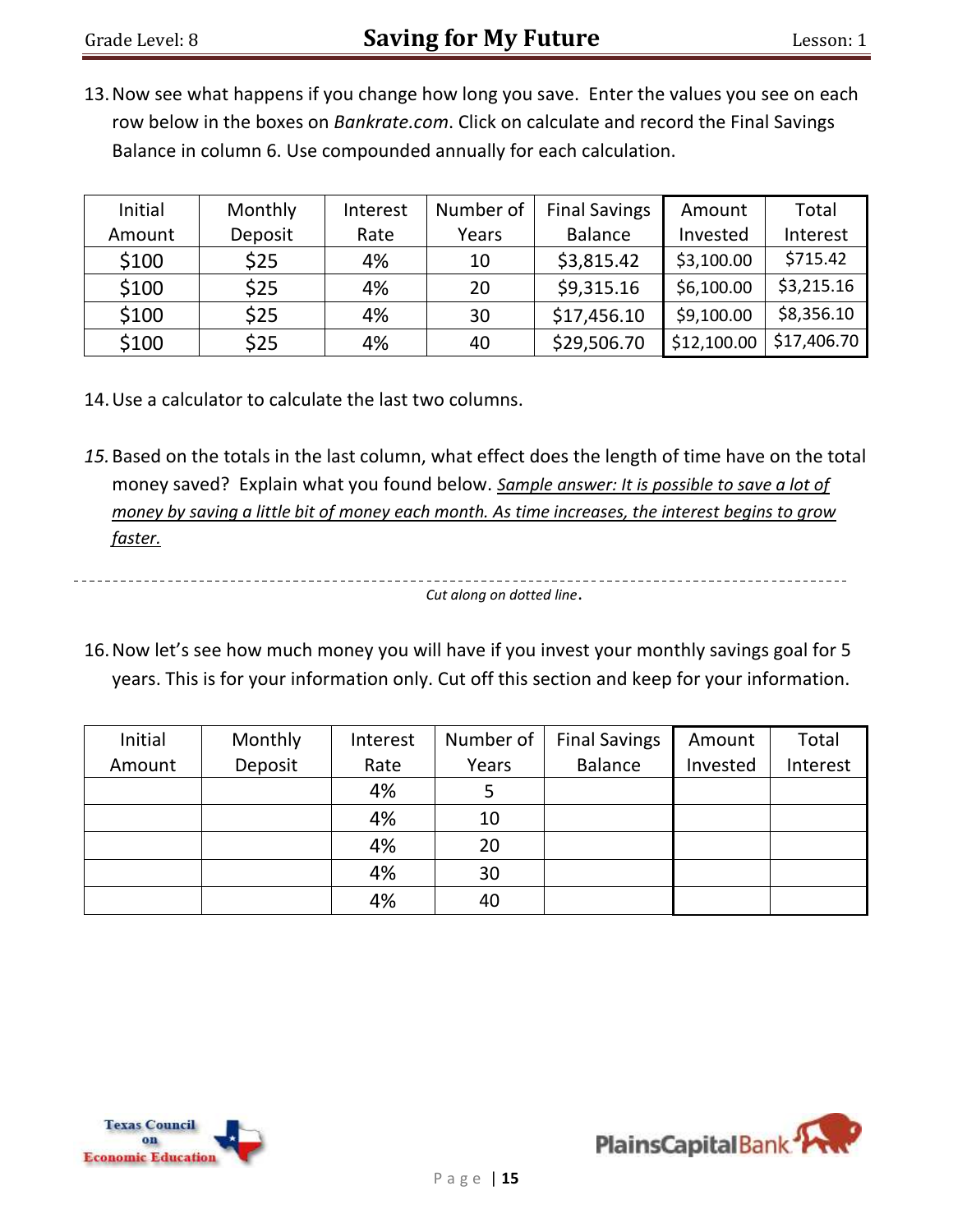**Activity 8.1-3**

 $\overline{a}$ 

Name \_\_\_\_\_\_\_\_\_\_\_\_\_\_\_\_\_\_\_\_\_\_\_\_\_\_\_\_\_\_\_ Class Period \_\_\_\_\_\_\_\_\_

# **Directions: Read account details above each table, complete the tables then answer the questions.**

Emma opened a savings account that will pay 5% simple interest each year. Simple interest is the method of earning interest only on the principal. She will deposit \$100 each year. Use the chart below to calculate her balance and the interest she will receive over 6 years.

## **Simple Interest**

| 1              | 2                  | 3         | 4              | 5        | 6                |                |
|----------------|--------------------|-----------|----------------|----------|------------------|----------------|
| Deposit        | <b>Beginning</b>   | Deposited | <b>New</b>     | Rate of  | Interest         | Ending         |
| Cycle          | <b>Balance for</b> | Amount    | <b>Balance</b> | Interest | Earned           | <b>Balance</b> |
|                | New Cycle          |           | $(2) + (3)$    |          | $(4) \times (5)$ |                |
| 1              | \$0                | \$100     | \$100          | 5%       | \$5              | \$100          |
| $\overline{2}$ | \$100              |           |                | 5%       |                  |                |
| 3              |                    |           |                | 5%       |                  |                |
| 4              |                    |           |                | 5%       |                  |                |
| 5              |                    |           |                | 5%       |                  |                |
| 6              |                    |           |                | 5%       |                  |                |
| Total          |                    |           |                |          |                  |                |

1. What is the total interest Emma will receive?

- 2. What is the total Emma deposited in her account after 6 years? \_\_\_\_\_\_\_\_\_\_\_
- 3. What is her combined total?
- 4. If Emma stops making deposits and makes no withdrawals, how will her account change?

\_\_\_\_\_\_\_\_\_\_\_\_\_\_\_\_\_\_\_\_\_\_\_\_\_\_\_\_\_\_\_\_\_\_\_\_\_\_\_\_\_\_\_\_\_\_\_\_\_\_\_\_\_\_\_\_\_\_\_\_\_\_\_\_\_\_\_\_\_\_\_\_\_



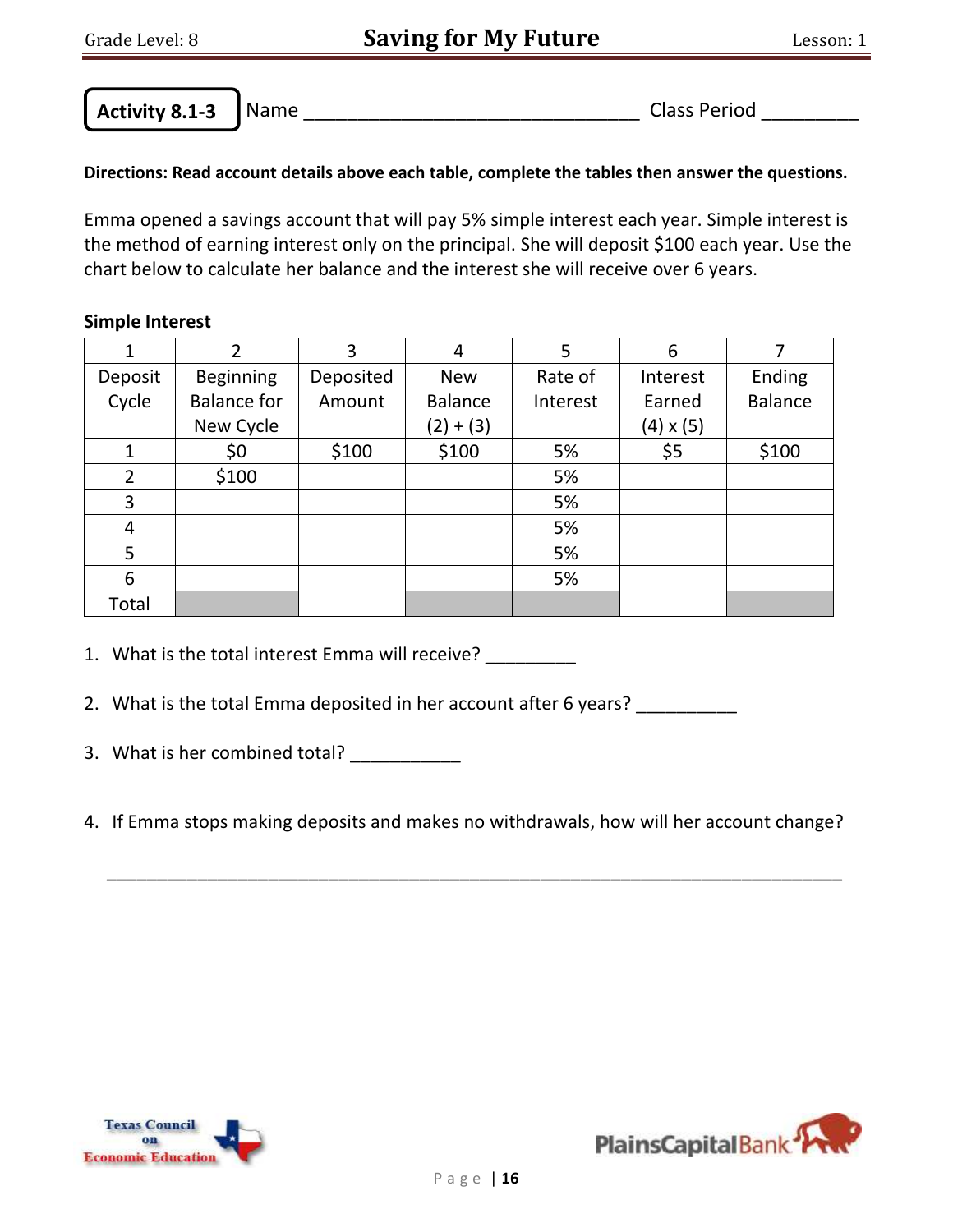Ethan also opened a savings account that will pay 5% interest compounded annually. He will deposit \$100 each year on his birthday. Compound interest is the method of earning interest on the principal and the interest earned. Use the chart below to calculate his balance and interest earned. When calculating the interest, round down to the hundredths place.

#### **Compounded Interest**

|                | 2                  | 3         | 4           | 5        | 6                | 7         | 8 |
|----------------|--------------------|-----------|-------------|----------|------------------|-----------|---|
| Deposit        | <b>Beginning</b>   | Deposited | <b>New</b>  | Rate of  | Interest         | Ending    |   |
| Cycle          | <b>Balance for</b> | Amount    | Balance     | Interest | Earned           | Balance   |   |
|                | New Cycle          |           | $(2) + (3)$ |          | $(4) \times (5)$ | $(4)+(6)$ |   |
|                | \$0                | \$100     | \$100       | 5%       | \$5              | \$105     |   |
| $\overline{2}$ | \$105              |           |             | 5%       |                  |           |   |
| 3              |                    |           |             | 5%       |                  |           |   |
| 4              |                    |           |             | 5%       |                  |           |   |
| 5              |                    |           |             | 5%       |                  |           |   |
| 6              |                    |           |             | 5%       |                  |           |   |
| Total          |                    |           |             |          |                  |           |   |

5. What is the total interest Ethan will receive?

- 6. What is the total Ethan deposited in his account after 6 years?
- 7. What is his combined total?
- 8. If Ethan stops making deposits and makes no withdrawals, how will his account change?

\_\_\_\_\_\_\_\_\_\_\_\_\_\_\_\_\_\_\_\_\_\_\_\_\_\_\_\_\_\_\_\_\_\_\_\_\_\_\_\_\_\_\_\_\_\_\_\_\_\_\_\_\_\_\_\_\_\_\_\_\_\_\_\_\_\_\_\_\_\_\_

- 9. Explain the differences between Emma's savings plan and Ethan's savings plan.
- 10. Enter the annual compound interest formula  $A = P(1 + r)^t$  as the heading for column 8.
	- A represents value of the investment
	- P represents principal. This the amount of money upon which interest is paid.
	- r represents the annual rate of interest
	- t represents the number of years the money is invested

Then recalculate each line.



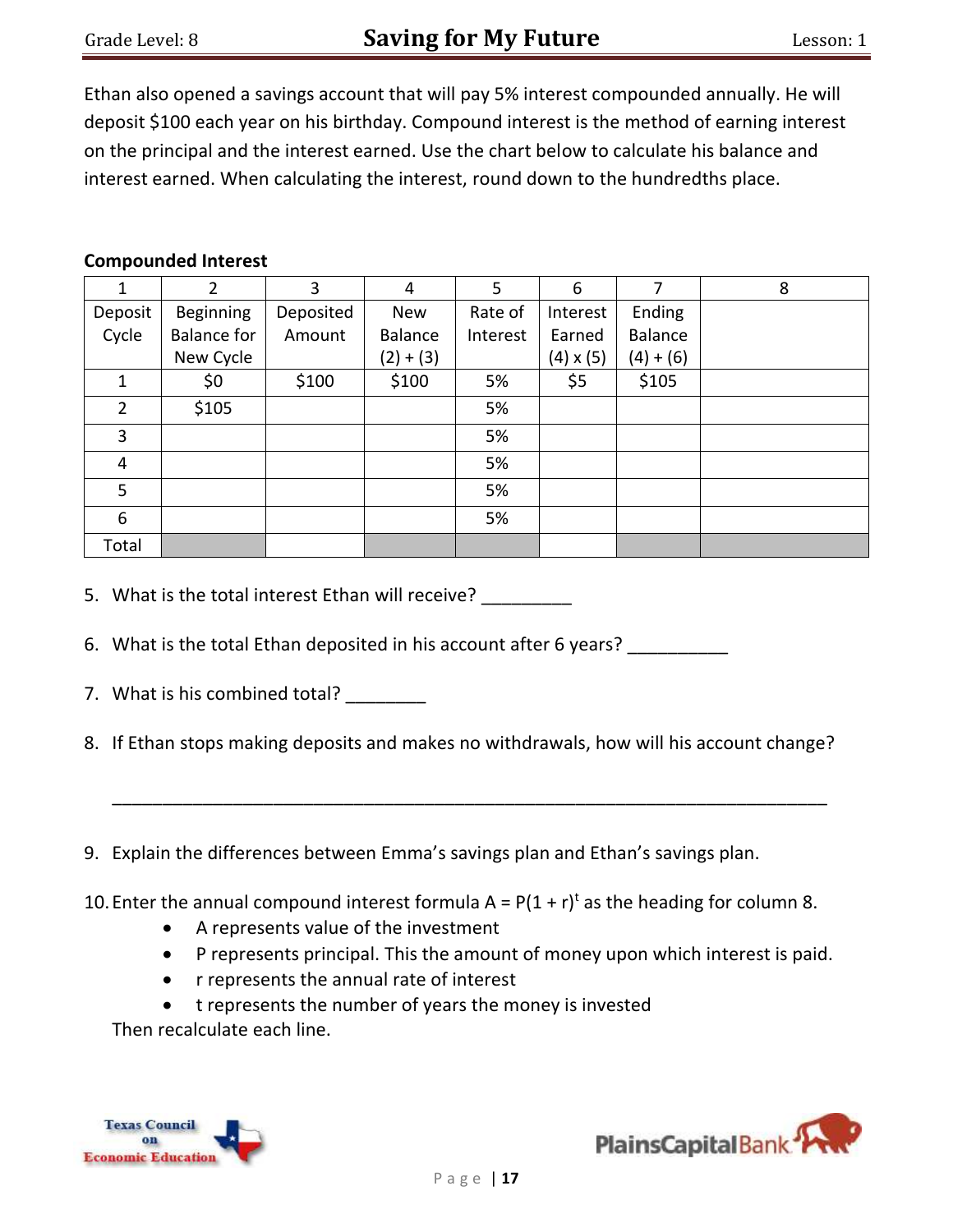**Key 8.1-3**

 $\overline{a}$ 

Name \_\_\_\_\_\_\_\_\_\_\_\_\_\_\_\_\_\_\_\_\_\_\_\_\_\_\_\_\_\_\_ Class Period \_\_\_\_\_\_\_\_\_

# **Directions: Read account details above each table, complete the tables then answer the questions.**

Emma opened a savings account that will pay 5% simple interest each year. Simple interest is the method of earning interest only on the principal. She will deposit \$100 each year. Use the chart below to calculate her balance and the interest she will receive over 6 years.

## **Simple Interest**

| 1       | $\overline{2}$     | 3         | 4              | 5        | 6                |                |
|---------|--------------------|-----------|----------------|----------|------------------|----------------|
| Deposit | <b>Beginning</b>   | Deposited | <b>New</b>     | Rate of  | Interest         | Ending         |
| Cycle   | <b>Balance for</b> | Amount    | <b>Balance</b> | Interest |                  | <b>Balance</b> |
|         | New Cycle          |           | $(2)+(3)$      |          | $(4) \times (5)$ |                |
|         | \$0                | \$100     | \$100          | 5%       | \$5              | \$100          |
| 2       | \$100              | \$100     | \$200          | 5%       | \$10             | \$200          |
| 3       | \$200              | \$100     | \$300          | 5%       | \$15             | \$300          |
| 4       | \$300              | \$100     | \$400          | 5%       | \$20             | \$400          |
| 5       | \$400              | \$100     | \$500          | 5%       | \$25             | \$500          |
| 6       | \$500              | \$100     | \$600          | 5%       | \$30             | \$600          |
| Total   |                    | \$600     |                |          | \$105            |                |

- 1. What is the total interest Emma will receive? *\$105*
- 2. What is the total Emma deposited in her account after 6 years? *\$600*
- 3. What is her combined total? *\$705*
- 4. If Emma stops making deposits and makes no withdrawals, how will her account change? *The account will continue to grow \$30 every year.*